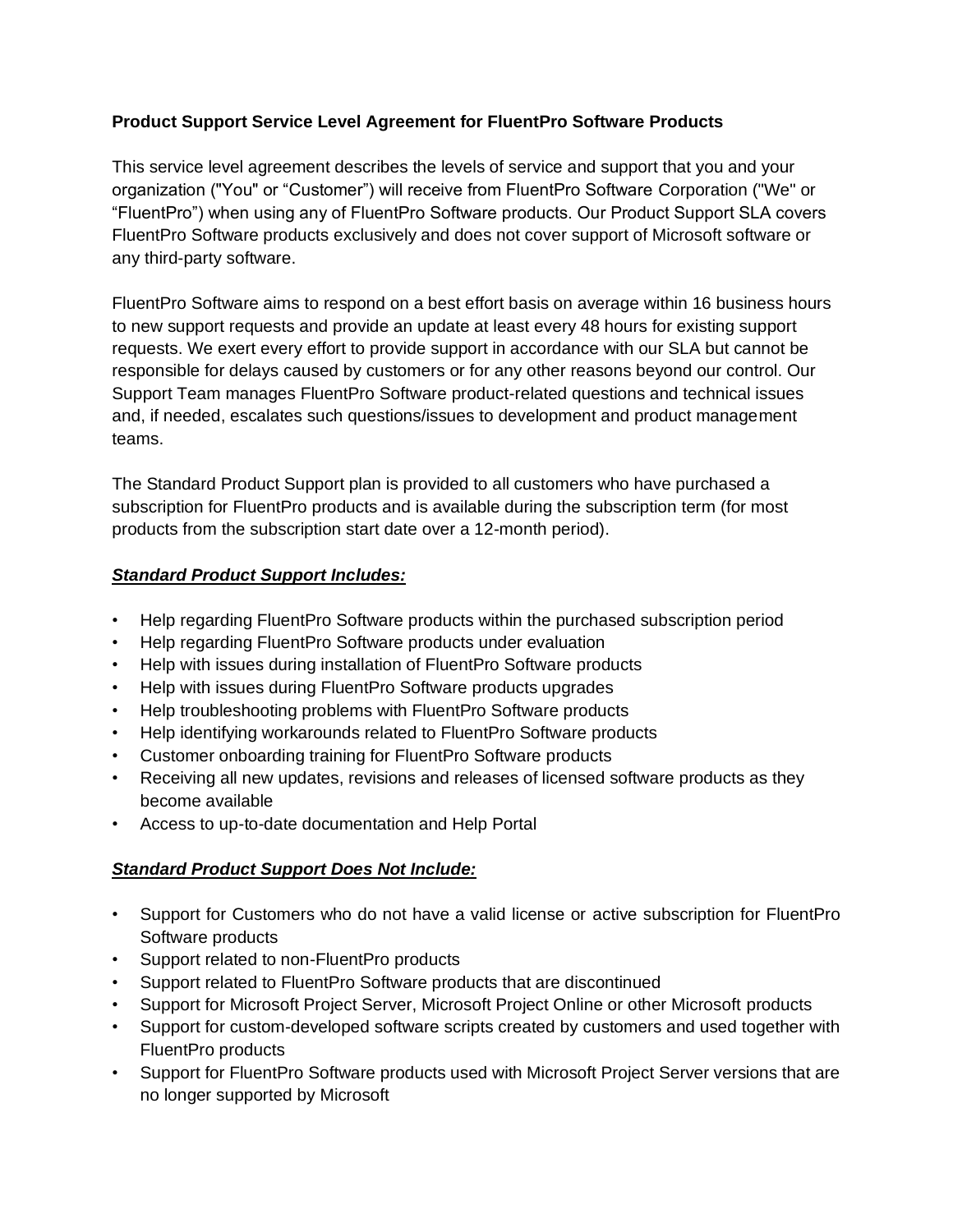- Support for FluentPro Software products in the customer's environment that no longer supported by Microsoft, such as Microsoft Windows .NET Framework versions
- Support for free FluentPro Software products
- Support via web-based meeting sessions per customer's request
- Support outside of FluentPro business hours and during official holidays

### **Severity levels of support requests**

The following table provides the definition of the severity levels of support requests, the generally expected initial response time, escalation, and update time provided by FluentPro.

Our Support Team operates two shifts per business day (3:00 AM – 11:00 AM and 11:00 AM – 7:00 PM US Eastern time. One business day is equivalent to 16 business hours).

| <b>Severity</b><br>level | <b>Description</b>                                                                                                                                                                                                                 | <b>Initial Response</b><br>Time    | <b>Escalation and</b><br><b>Update</b> |
|--------------------------|------------------------------------------------------------------------------------------------------------------------------------------------------------------------------------------------------------------------------------|------------------------------------|----------------------------------------|
| 1: Urgent                | System is not functioning; service<br>cannot be maintained. No<br>workaround available                                                                                                                                             | no later than 8<br>business hours  | no later than 16<br>business hours     |
| $2:$ High                | The impact of the issue on<br>customer's service is high. System is<br>functioning but the functionality us<br>significantly limited. Periodic/partial<br>downtime or core functionality is<br>inoperable. No workaround available | no later than 16<br>business hours | no later than 16<br>business hours     |
| 3: Normal                | User can continue using the system.<br>The system is stable, but some<br>functionality with medium/low impact<br>on customer's service is not<br>functioning as expected. Temporary<br>workaround available                        | no later than 16<br>business hours | no later than 24<br>business hours     |
| 4: Low                   | Informational (usage questions,<br>minor issues)                                                                                                                                                                                   | no later than 24<br>business hours | no later than 2-3<br>business days     |

#### **Initial Response Time**

Initial response time means that our Product Support Team answers your email or ticket request, acknowledges your issue, registers a request in a support ticketing system, and makes an initial diagnosis of the problem. In some cases, our Support Team may need to obtain additional